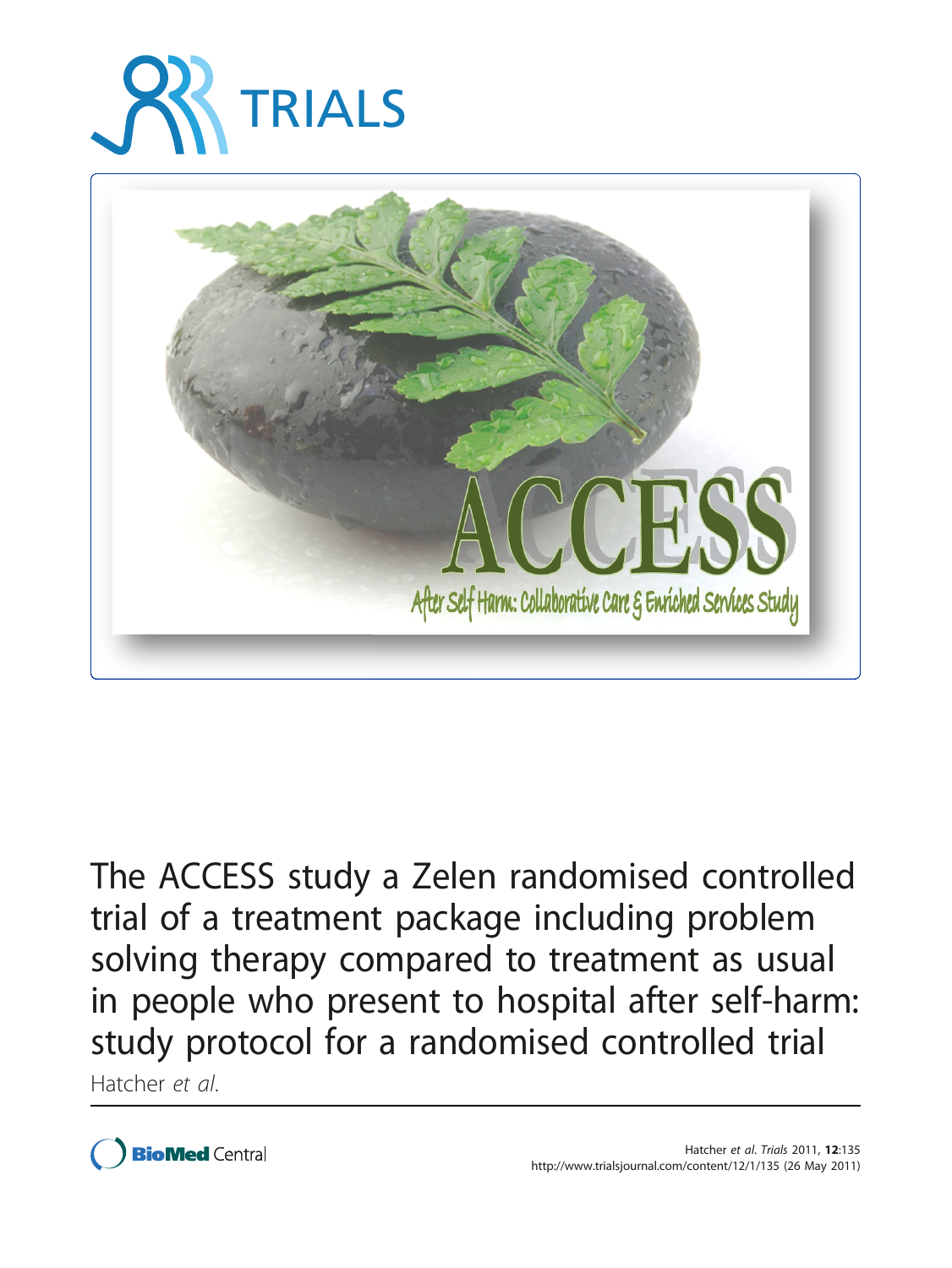## **STUDY PROTOCOL CONSUMING ACCESS**



# The ACCESS study a Zelen randomised controlled trial of a treatment package including problem solving therapy compared to treatment as usual in people who present to hospital after self-harm: study protocol for a randomised controlled trial

Simon Hatcher<sup>1\*</sup>, Cynthia Sharon<sup>1</sup>, Allan House<sup>2</sup>, Sunny Collings<sup>3</sup>, Varsha Parag<sup>4</sup> and Nicola Collins<sup>1</sup>

## Abstract

**Background:** People who present to hospital after intentionally harming themselves pose a common and important problem. Previous reviews of interventions have been inconclusive as existing trials have been under powered and done on unrepresentative populations. These reviews have however indicated that problem solving therapy and regular written communications after the self-harm attempt may be an effective treatment. This protocol describes a large pragmatic trial of a package of measures which include problem solving therapy, regular written communication, patient support, cultural assessment, improved access to primary care and a risk management strategy in people who present to hospital after self-harm using a novel design.

**Methods:** We propose to use a double consent Zelen design where participants are randomised prior to giving consent to enrol a large representative cohort of patients. The main outcome will be hospital attendance following repetition of self-harm, in the 12 months after recruitment with secondary outcomes of self reported self-harm, hopelessness, anxiety, depression, quality of life, social function and hospital use at three months and one year.

**Discussion:** A strength of the study is that it is a pragmatic trial which aims to recruit large numbers and does not exclude people if English is not their first language. A potential limitation is the analysis of the results which is complex and may underestimate any effect if a large number of people refuse their consent in the group randomised to problem solving therapy as they will effectively cross over to the treatment as usual group. However the primary analysis is a true intention to treat analysis of everyone randomised which includes both those who consent and do not consent to participate in the study. This provides information about how the intervention will work in practice in a representative population which is a major advance in this study compared to what has been done before.

Trial registration: Australia and New Zealand Clinical Trials Register (ANZCTR): [ACTRN12609000641291](http://www.anzctr.org.au/ACTRN12609000641291.aspx)

## Background

Hospital attendance following self-harm is important because it is common, and it is a risk for subsequent suicide and for increased mortality from all causes. In 2006 there were 5400 hospitalisations for intentional self-harm in New Zealand, equating to an annual rate of

\* Correspondence: [s.hatcher@auckland.ac.nz](mailto:s.hatcher@auckland.ac.nz)

151.7 per 100,000 population [[1\]](#page-8-0). However this figure is likely to be a considerable underestimate as a result of the way the data are collected with different hospitals having different rules about what is counted as a hospitalisation and different ways of coding self-harm. In other countries self-harm is one of the commonest reasons for presentation to the emergency department [[2](#page-8-0)]. Self-harm is also important because of the link to suicide. About 1% of people who self-harm will go onto kill themselves during the next year, and a person's risk



© 2011 Hatcher et al; licensee BioMed Central Ltd. This is an Open Access article distributed under the terms of the Creative Commons Attribution License [\(http://creativecommons.org/licenses/by/2.0](http://creativecommons.org/licenses/by/2.0)), which permits unrestricted use, distribution, and reproduction in any medium, provided the original work is properly cited.

<sup>&</sup>lt;sup>1</sup>Department of Psychological Medicine, Faculty of Medical and Health Sciences, The University of Auckland, Private bag 92019, Auckland, New Zealand

Full list of author information is available at the end of the article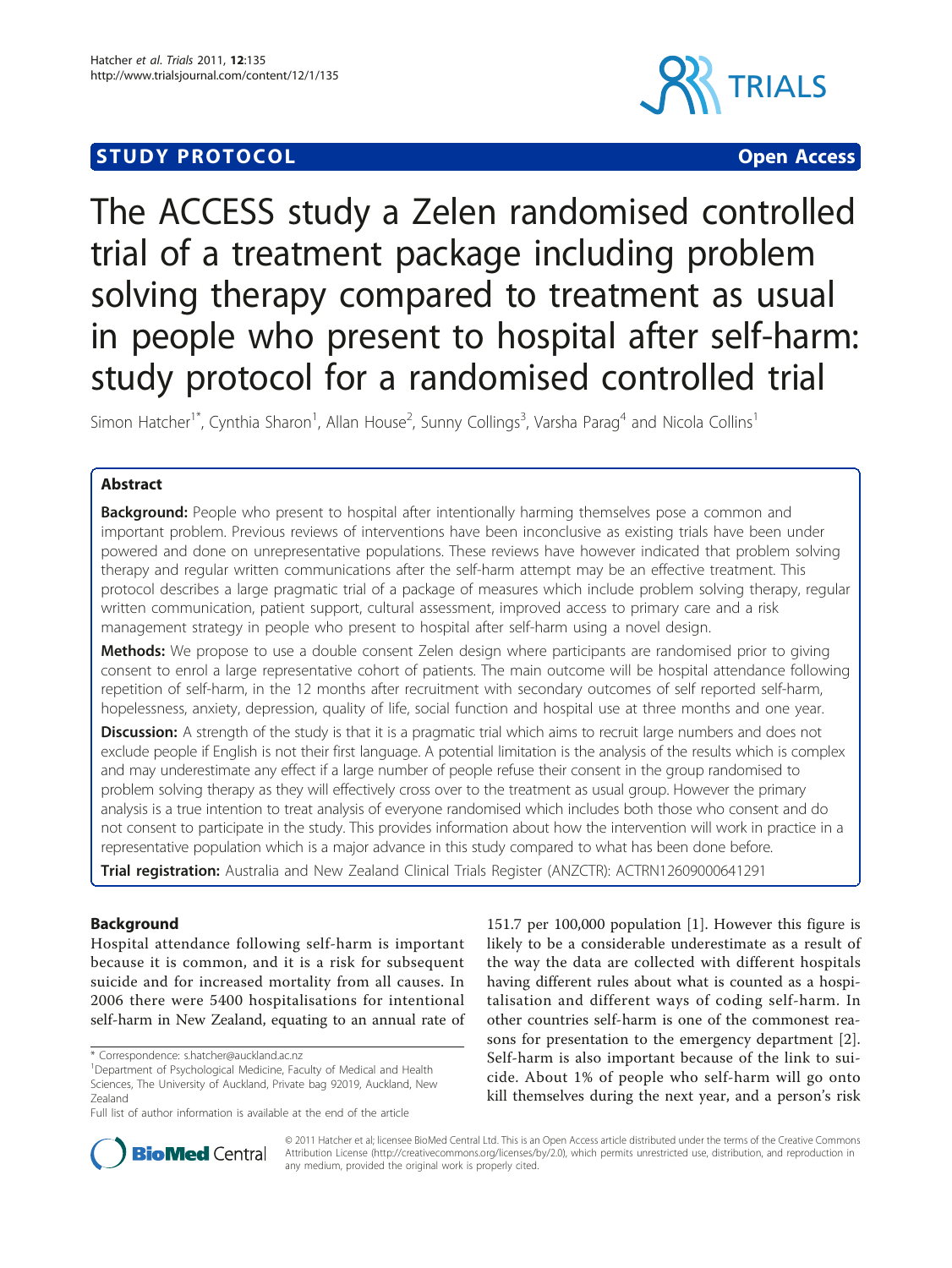of suicide following self-harm is about 100 times that of the general population[\[3](#page-8-0)]. Lastly there is also a significant increase in premature mortality from other causes with up to 10% of people who present to hospital with self-harm being dead after five years with about half this premature mortality being due to physical disorders [\[4](#page-8-0)]. From a public health perspective, people who are admitted to hospital with intentional self-harm are an easily identifiable high-risk group, who are usually not currently in contact with health services [[5](#page-8-0)], which makes this a timely opportunity for intervention particularly around suicide prevention.

#### Why a complex intervention?

Current research indicates that there are several promising areas to focus on improving outcomes after selfharm.

Firstly there is regular written communication sent to patients after the episode of self-harm. In 2005 Carter and colleagues developed an intervention in which a series of eight "postcards" were sent in sealed envelopes over one year after discharge to patients who had presented at emergency departments for self-poisoning[\[6](#page-8-0)]. At one year follow-up patients in the intervention group had half the number of readmissions than the control group (101 versus 192) although the proportion of people re-presenting in each group was not significantly different, suggesting that any effect was attributable to reduction in multiple readmissions in a small group of patients. In a more recent trial in Christchurch by Annette Beautrais [\[7\]](#page-9-0) of a similar intervention there was no difference in outcomes once the history of self-harm had been taken into account in both groups. However the study sample was small and included people presenting to a crisis team with suicidal ideas as well as presentations with self-harm to the emergency department.

Secondly there is problem-solving therapy (PST) which is a brief focused psychological treatment that has been shown to be significantly more effective than control conditions with regard to improvement in depression, hopelessness and problems in patients who have attended hospital after self-harm[[8](#page-9-0)]. Evidence that problem solving therapy is effective in reducing repetition rates is less conclusive, although promising trends have been reported[[9](#page-9-0)]. There is general agreement that problem solving therapy is a cost-effective, brief intervention that has the potential to be a feasible and effective addition to existing services[[8\]](#page-9-0).

Next is the issue of the high mortality rate from non suicide causes after self-harm. About 50% of the premature mortality after self-harm is due to non suicide deaths[[10\]](#page-9-0) and the overall rate of death may reach 15% five years after the index episode of self-harm[[4\]](#page-8-0). This suggests that treating self-harm as purely a mental health problem will not address a key outcome as potentially modifiable non-mental health issues may be missed.

A related problem is the issue of patients not getting the treatment outlined in management plans made in the emergency department, perhaps because of patients' resistance to attend appointments, referrals not being made in a timely fashion or contact details recorded in the emergency department being incorrect. There is some evidence that more intensive outreach after selfharm results in better attendance in out-patients although it is unclear whether this decreases the repetition rate[[9\]](#page-9-0).

A difficult and controversial area is the management of risk for the individual and the team. Traditionally risk assessment in mental health, especially in the area of suicide prevention, has focused on prediction, using risk factors associated with the patient, so that patients are said to be at low, medium and high risk. The difficulty with this is that there is no evidence that clinicians can predict who will die by suicide, most people who kill themselves are low risk and most people who are high risk don't kill themselves[[11\]](#page-9-0). This suggests that using risk assessment to predict who will kill themselves is flawed and that a better system is needed.

Lastly a neglected component of assessment in mental health, with the notable exception of 'cultural services", is the clinical assessment of identity and belonging in people who self-harm. (Cultural services in New Zealand are clinical services largely run by and for certain ethnic groups, in particular Maori in accordance with the Treaty of Waitangi). This is particularly surprising given that having a damaged autobiographical memory[[12](#page-9-0)] and a poor sense of belonging[[13](#page-9-0)] are relatively common in people who self-harm. For this reason we propose as part of the "package of care" that everybody receives a "cultural assessment" to assess their sense of belonging and for those who receive problem solving they will be prompted to consider "not belonging" as a potential problem. "Not belonging" can be operationalised as being socially isolated which can potentially be addressed by problem solving therapy.

We propose to include each of these components in a package of care delivered to individuals after they present with self-harm. By combining them together we aim to replicate the package of interventions that a clinical "self-harm team" could reasonably deliver and to test the idea that the effect of the package is more than the sum of the individual parts. The parts of the package will be sending postcards over a year; the offer of brief problem solving therapy; patient support which will be a mainly telephone based system of case management to "stop people falling through the cracks" after their presentation to hospital; vouchers that will allow patients to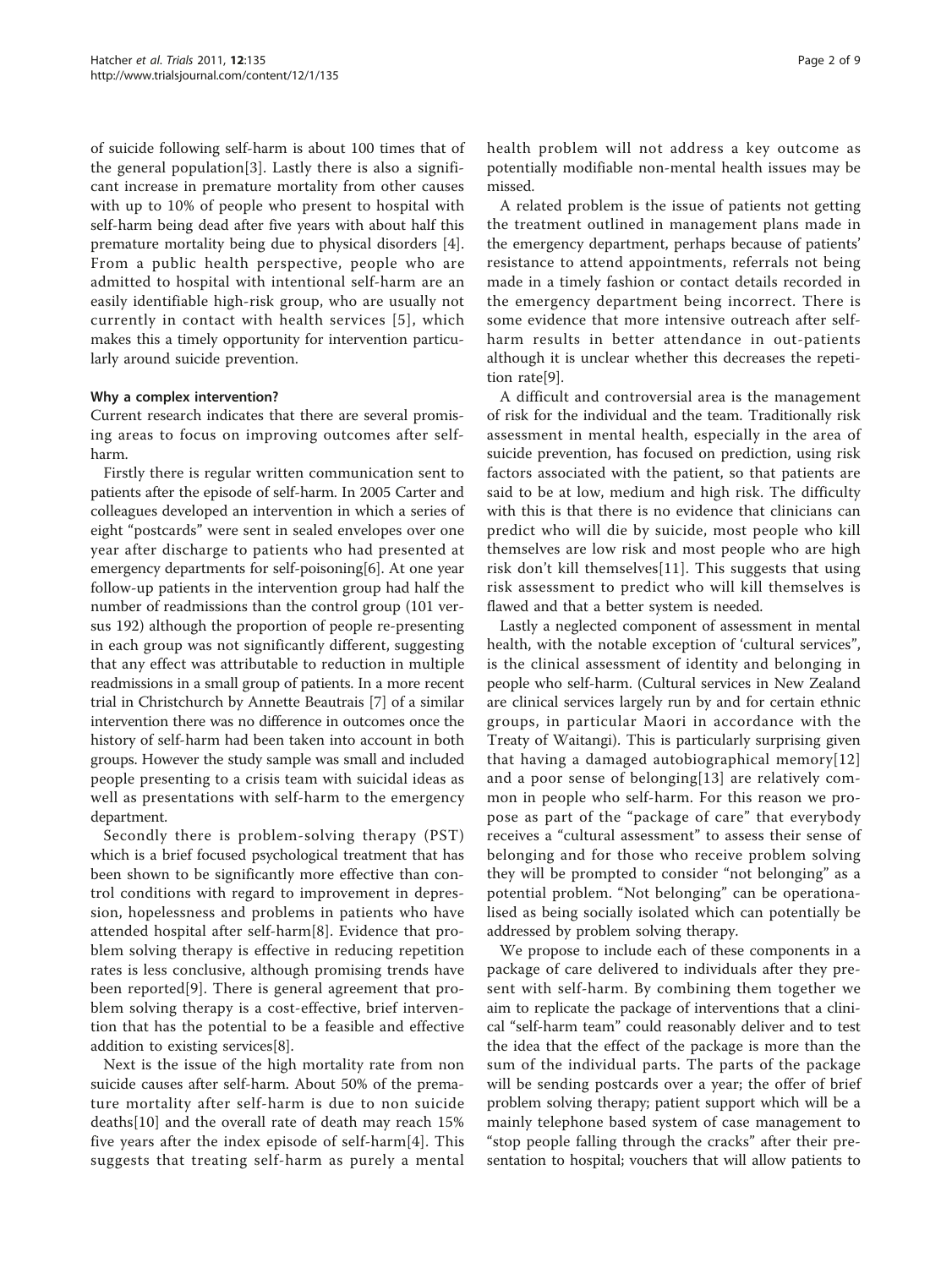access their general practitioner (GP) for free with an emphasis on physical health checks and ensuring registration with a GP; a systemic approach to identifying and managing modifiable risk factors in the patient and the self-harm team based on the principles successfully used in managing risk in aviation; and a cultural assessment focused on sense of belonging.

#### Why use a Zelen design?

Systematic reviews have identified small randomised trials of unrepresentative patients as a problem in this area. This study uses a double consent Zelen randomisation design. In this design individuals are randomised before they give consent. The reason for choosing this design, rather than the standard randomised controlled trial design, is that in a standard randomised controlled trial clients are required to understand complex concepts such as randomisation and clinical equipoise before giving consent so that in effect they are asked to consent to randomisation rather than a particular intervention. Such an approach is likely to be inappropriate for people in crisis, in an emergency room, and who are often physically unwell following a self-harm episode<sup>[\[14](#page-9-0)]</sup>. Consequently the use of a Zelen design has the potential to improve recruitment rates [[15](#page-9-0)] as the conversation with eligible patients is simpler as patients are offered the choice of accepting or declining the treatment they have been offered. Also the people who consent to randomisation in conventional trials may well be unrepresentative of the people who present following self-harm [[9\]](#page-9-0). More importantly, if people are offered the possibility of receiving problem-solving therapy but then find that they have been randomised to receive treatment as usual only, this may result in higher rates of non-compliance in the control group as well as the possibility of "resentful demoralisation" [\[16](#page-9-0)], resulting in higher drop-out rates from the control group or reporting of worse outcomes on self-completed measures.

The study aim is to investigate the effectiveness of a package of care plus treatment as usual compared to treatment as usual in people who presented to hospital after self-harm. Specifically we have the following hypotheses:

1. The package of care plus treatment as usual is more effective than treatment as usual in reducing hospital re-attendance for self-harm in the first year. This is the primary outcome.

2. The package of care plus treatment as usual is more effective than treatment as usual in reducing self-reported repetition of self-harm hopelessness, depression, anxiety and health service use at three months and one year.

3. The package of care plus treatment as usual will improve quality of life and function at three months and one year compared to treatment as usual.

4. The package of care will be more cost effective than treatment as usual.

## Methods

#### **Design**

We will use a Zelen randomised controlled design to compare the package of care plus treatment as usual to treatment as usual in people who presented to hospital with self-harm.

#### Setting

The study will be conducted in four hospitals in three District Health Boards (DHB) in New Zealand - Waitemata DHB (North Shore Hospital and Waitakere Hospital), Counties Manukau DHB (Middlemore Hospital) and Northland DHB (Whangarei Hospital). Waitemata DHB provides health services for a population of about 525,000 people in urban north and west Auckland and a rural area north of the city with about 17% of its population living in the most deprived areas; Counties Manukau provides health care for 470,000 people in the South of Auckland and serves a population that is relatively young with a high proportion of Maori and recent immigrants and about a third of the population living in areas that are very deprived [\(http://www.cmdhb.org.nz/](http://www.cmdhb.org.nz/about_cmdhb/overview/population-profile.htm) [about\\_cmdhb/overview/population-profile.htm\)](http://www.cmdhb.org.nz/about_cmdhb/overview/population-profile.htm); Northland DHB serves a mainly rural area of about 150,000 characterised by a large Maori population, widely dispersed rural communities and a disproportionately high level of socio-economic deprivation.

#### Participants

Patients who present to hospital through the emergency department after self-harm will be eligible if they are not at school and are able to give informed consent. Patients who require an interpreter will be included in the study.

Potential participants will be excluded if they are aged under 17; are still at school; are unable to give informed consent to be part of the study, that is, if they are too mentally unwell (for example they are psychotic or hypomanic); if they are too physically unwell (for example, they are in a coma or with lowered level of consciousness); or if they are severely cognitively impaired.

People who identify as Maori will be recruited into Te Ira Tangata the "sister-study" to ACCESS which is a Zelen randomised controlled trial that will be offering a culturally appropriate intervention to Maori who present with self-harm. There will be times (at the start of the ACCESS trial) and places where Te Ira Tangata will not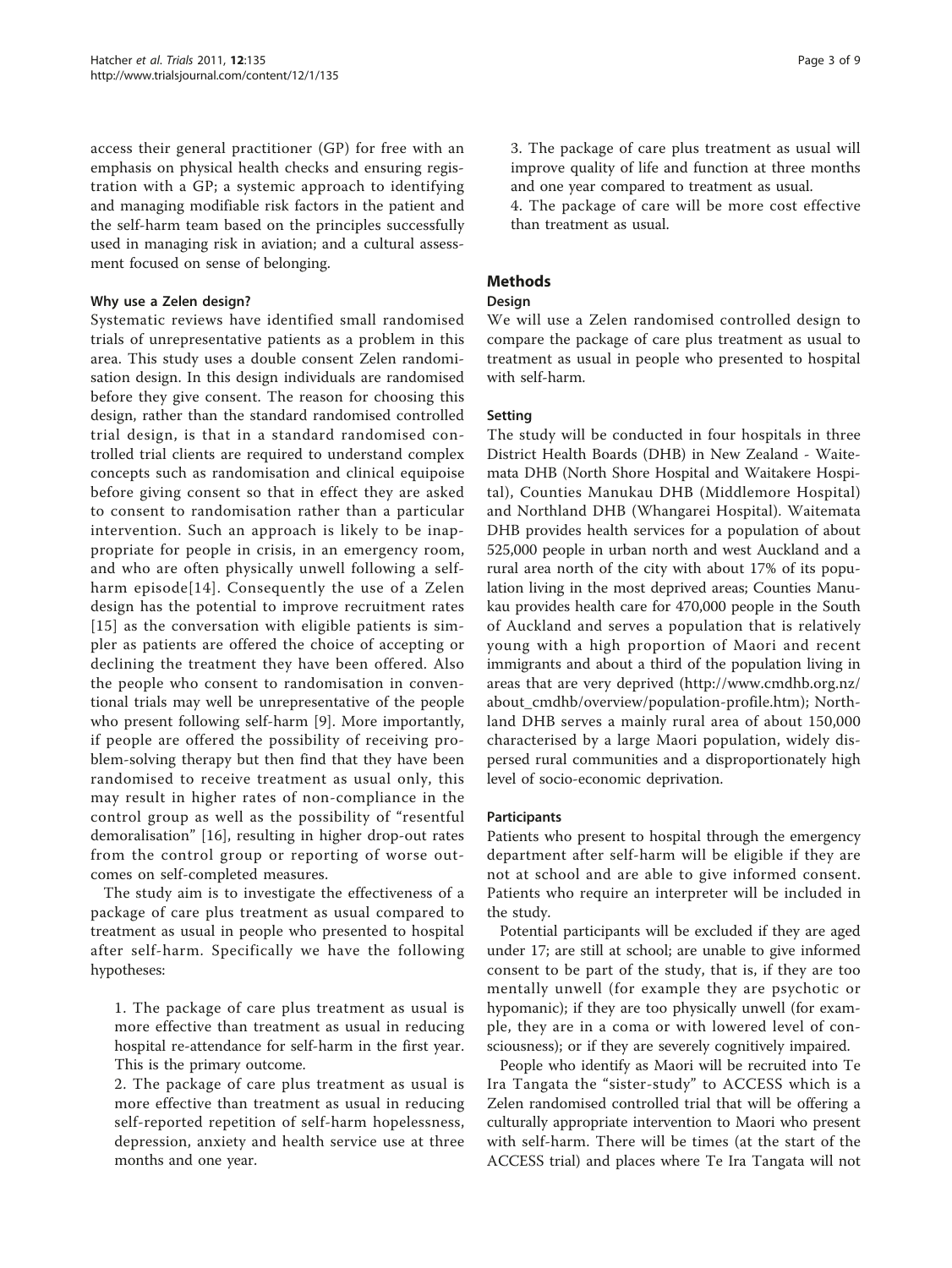be recruiting when Maori who present with self harm will be recruited into ACCESS. This will enable us to access the impact of a Maori team versus a mainstream service on the engagement, management and outcomes of Maori who present with self-harm.

Self-harm is defined as intentional self-poisoning or self-injury, irrespective of motivation. Self-poisoning includes the intentional ingestion of more than the prescribed amount of any drug, whether or not there is evidence that the act was intended to result in death. This also includes poisoning with non-ingestible substances (for example pesticides or carpet cleaner), overdoses of 'recreational drugs' and severe alcohol intoxication where the clinical staff considers such cases to be an act of intentional self-harm. Self-injury is defined as any injury that has been intentionally self-inflicted [[17](#page-9-0)].

We will assess the degree of suicidal intent by using a modified self report version of the Beck Suicide Intent Scale which we will use in the analysis to assess the impact suicidal intent on outcomes.

#### Recruitment

Following a psychosocial assessment by a non-study mental health clinician, patients will be handed a card by non-study clinician which informs them that they will be approached to participate in a study about what happens after self-harm (see Additional File [1\)](#page-8-0). If patients do not want to be contacted they will be asked to inform one of the non-study staff. Eligibility for the study will be assessed by a research therapist reviewing the notes. Eligible patients will be randomised and then approached by the research clinician to explain the study and to request consent to participate.

The maximum delay between the psychosocial assessment and the attempt to obtain consent is four days to allow for weekends and public holidays when research staff are not available. In practice we aim to approach potential participants within 24 hours of their presentation to the hospital. The approach will occur either within the Emergency Department, in hospital if the person is admitted, or where necessary, by telephone after the patient is discharged. An interpreter will be made available to any person who requests one.

## Randomisation and blinding

As this is a Zelen trial randomisation will be prior to obtaining consent. All eligible participants are allocated randomly to the intervention or usual care groups using a central computerised randomisation system at the Clinical Trials Research Unit ([http://www.ctru.auckland.ac.nz\)](http://www.ctru.auckland.ac.nz). Stratified minimisation randomisation will be used to ensure a balance in key prognostic factors between the study groups: site (Waitemata DHB, Counties Manukau DHB, Northland DHB), history of self-harm (none, repeater), and method of self-harm (overdose, self injury, both). The assessors will be blind to the intervention group at the three and twelve months follow up assessments.

### Intervention group

People who are randomised and consent to receive the intervention will receive a six element package of care comprised of:

1. Patient support for up to two weeks. This will consist of one or two face-to-face or telephone sessions depending on patient preference and feasibility over the two week period following the participant's discharge from hospital. These sessions will involve obtaining the discharge plan developed by the assessing clinicians, checking that the patient understands it, identifying potential barriers to implementation of the plan and assisting the patient to follow through with the plan. In other words, the primary aim of patient support will be to ensure patients do not "fall through the cracks". The research clinicians will be expected to liaise with the mental health crisis and community mental health teams; alcohol and drug services; primary care and non health services. Each patient support session will include a risk assessment asking about thoughts and plans for selfharm. If a patient is identified as being at risk of self-harm the risk management protocol will be followed.

2. Postcard contact for one year. Eight postcards will be sent in sealed envelopes in months 1,2,3,4,6,8,10 and 12 after the index episode. The cards will contain a short message stating that we hope things are going well and inviting them to write us a note if they wish to (see Additional File [2](#page-8-0)). Each envelope will contain a return stamped addressed envelope.

3. Problem solving therapy. This will consist of up to four to six sessions in the four weeks after the participant's index presentation to hospital for self-harm. Research clinicians will assess the participant's eligibility for brief problem solving therapy prior to and at the initial patient support session. Patients may be ineligible for brief problem solving therapy if they are already receiving psychotherapy (for example if they are receiving Dialectical Behaviour Therapy), if brief problem solving therapy would contradict their management plan, if they live or are moving out of area, if they are in prison or if there is a risk of harm to the research clinician. The problem solving therapy we will use in the treatment package will be conducted with individual patients and is based on the model originally defined by D'Zurilla and Goldfried [\[18](#page-9-0)]. Problem solving therapy sessions will aim to teach the person to recognise and identify current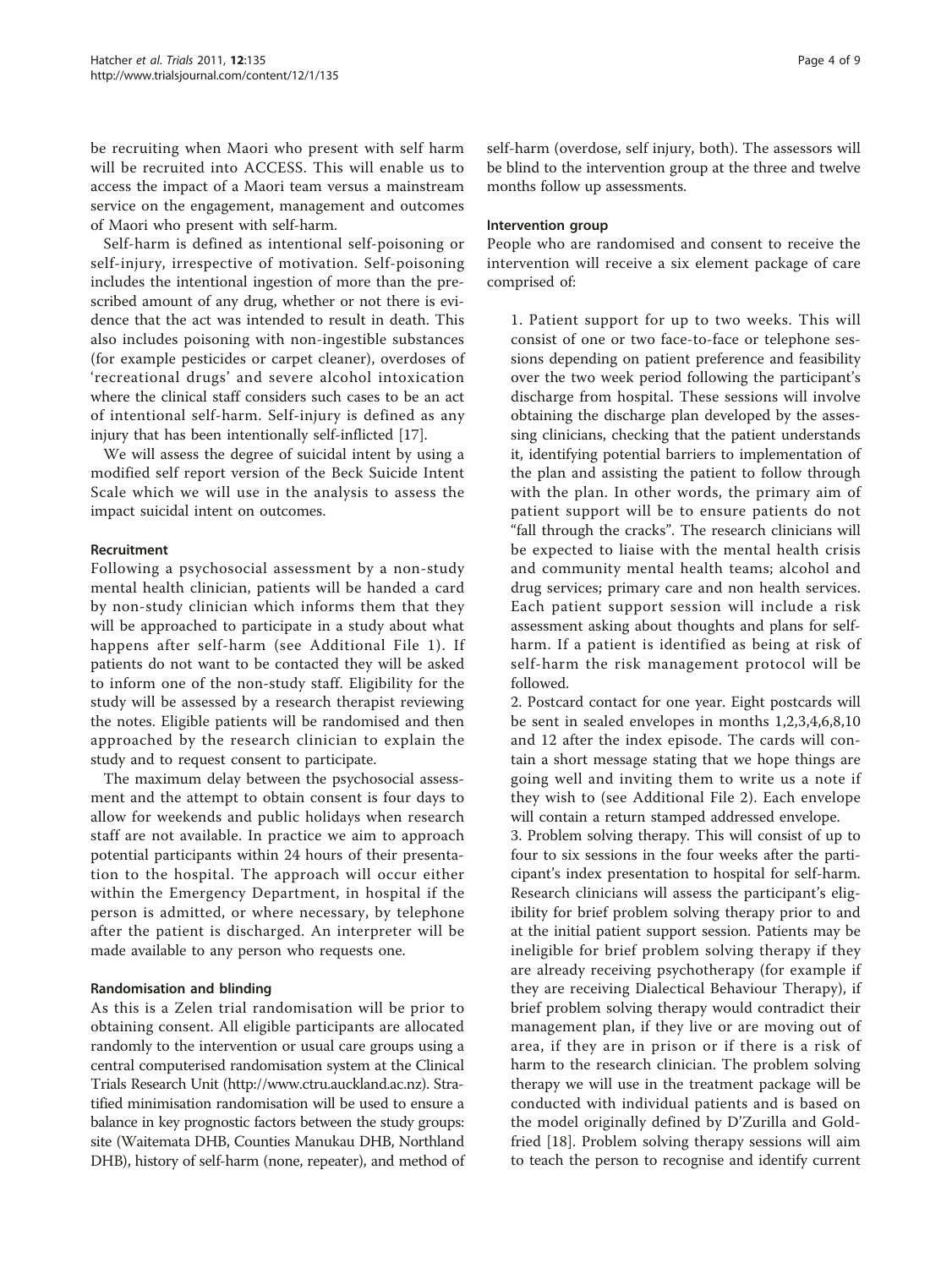problems and will provide them with a structured approach to problem solving. A clinician manual and a participant workbook will be used by the research team to guide the structure of problem solving therapy sessions. Sessions will be audiotaped.

4. Improved access to primary care. We will encourage participants to attend their GP for a physical health check paying particular attention to cardiovascular risk factors especially alcohol and smoking. We will use GP vouchers to facilitate these visits.

5. A risk management strategy. The teams will also pilot a risk management strategy around the management of suicidal patients. This will consist of a checklist for patient support to ensure that key tasks are completed and questions asked. Secondly the research team will meet once a week to discuss adverse events defined as repeat episodes of self-harm, hospital re presentation for any reason and suicides. A record will be kept of these discussions, including any changes to process as a result of these discussions, and circulated to the team in the form of a "risk bulletin". The research team will also receive training in crew resource management.

6. Cultural assessment. We have two aims here, the first is to increase the number of people who receive cultural services after self-harm. From our previous study we found that the input of Maori services after self-harm was very rare. While we are recruiting Maori participants into the trial (prior to Te Ira Tangata starting or at sites where Te Ira Tangata is not running), cultural services may involve liaising with Maori non government organizations and Maori mental health services. Throughout the study the cultural assessment will involve liaising with Pacific Island and Asian services if appropriate. The second aim will be to complete a cultural assessment on everyone (that is including people of European descent) paying particular attention to the sense of belonging and feelings around ethnicity. Problems with sense of belonging will be included in the problem solving checklist for patients.

#### Treatment as Usual

Treatment as usual following self-harm varies and may involve referrals to multi-disciplinary teams for psychiatric or psychological intervention, referrals to crisis teams and/or recommendations for engagement with community alcohol and drug treatment centres. The discharge plan may include referrals to more than one health care provider, or may consist solely of referral back to the patients' General Practitioner.

#### Treatment as usual assessment

Treatment as usual for all participants will be assessed by self report using a written questionnaire and telephone interview by a research assistant blind to treatment allocation; a review of DHB records; and by using the National Minimum Dataset from the Ministry of Health Information Directory to record hospital contacts and contact with mental health services. The National Minimum Dataset contains routinely collected information on all hospital discharges in New Zealand linked to a patient's individual National Health Index number.

#### Outcome measures (Table [1](#page-6-0))

The primary outcome measure is hospital repetition for self-harm during the year after the index presentation.

The secondary outcome measures are:

1. Self reported repetition for self-harm assessed at three months and one year.

2. Hopelessness measured by the Beck Hopelessness Scale at baseline, three months and one year.

3. Depression and anxiety measured by the Hospital Anxiety and Depression Scale at baseline, three months and one year.

4. Overall mortality (that is suicide deaths plus other causes of death) and suicide deaths at three months, one year, five years and ten years.

5. Costs after the index presentation including health service use, costs of attending care, cost of medication and time off work at three months and one year.

6. Quality of life and social function as measured by the EQ-5D ([http://www.euroqol.org/\)](http://www.euroqol.org/) and the SF36 at baseline, three months and one year.

Outcome measures will be collected in several different ways.

#### Self rating

Rating scales will be by self rating.

#### DHB records

We will inspect these for episodes of repetition and health service use including face to face contact with mental health services and hospital admissions.

Ministry of Health Information Directorate National Minimum Dataset ([http://www.moh.govt.nz/](http://www.moh.govt.nz/moh.nsf/indexmh/dataandstatistics-collections-nmds) [moh.nsf/indexmh/dataandstatistics-collections-nmds](http://www.moh.govt.nz/moh.nsf/indexmh/dataandstatistics-collections-nmds)) and Mortality Collection [\(http://www.moh.govt.nz/](http://www.moh.govt.nz/moh.nsf/indexmh/dataandstatistics-collections-mortality) [moh.nsf/indexmh/dataandstatistics-collections-mortality](http://www.moh.govt.nz/moh.nsf/indexmh/dataandstatistics-collections-mortality)) We will inspect these for health service use (both general and mental health), hospital representation for selfharm and for mortality data. (It is necessary to look at national data on these measures as we found in our previous trial that at least 50% of people who self-harm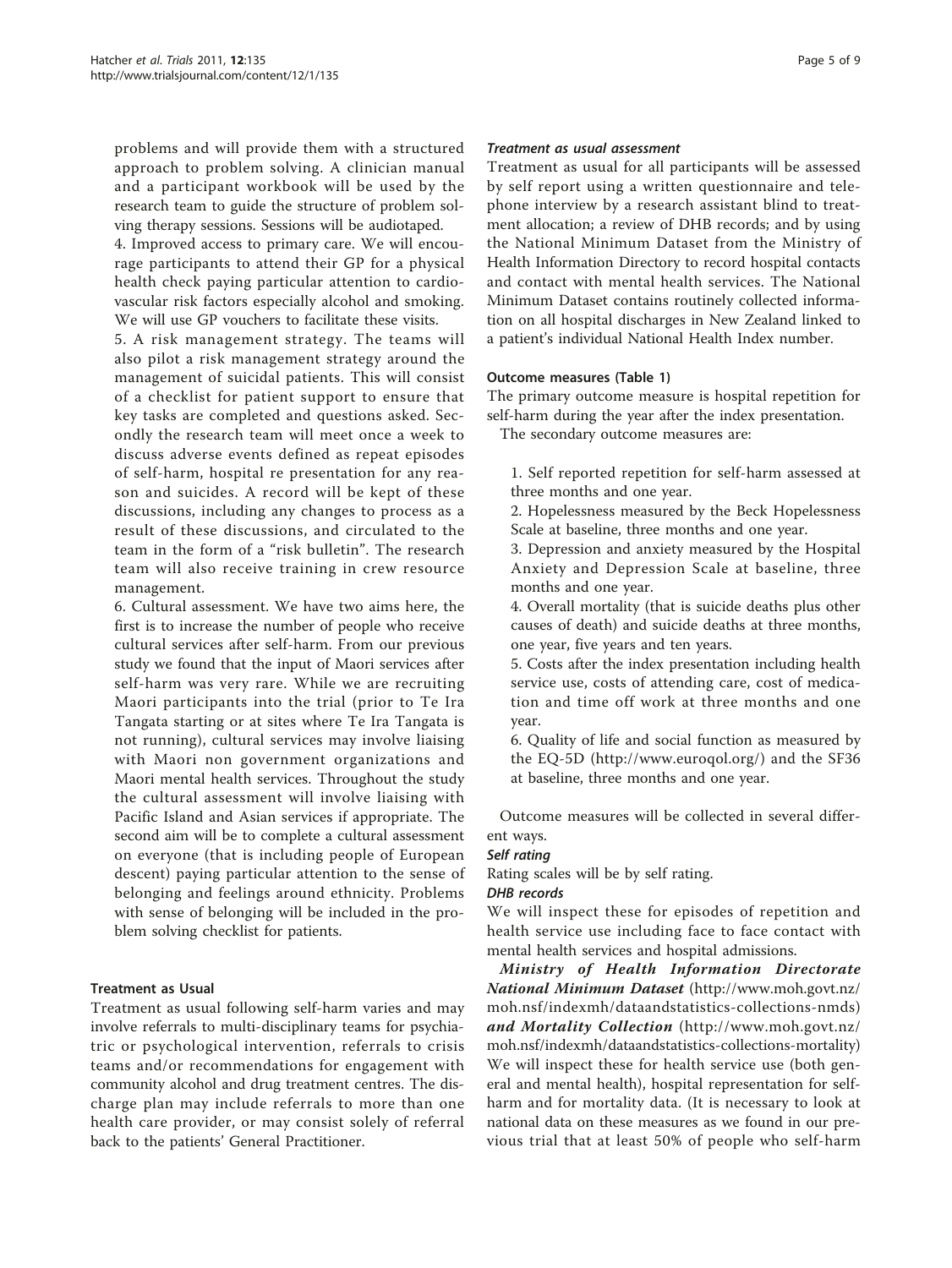#### <span id="page-6-0"></span>Table 1 Outcome measures

| Outcome<br>measure                        | <b>Description</b>                                                                      | <b>Explanation</b>                                                                                                              | Administered                                   |
|-------------------------------------------|-----------------------------------------------------------------------------------------|---------------------------------------------------------------------------------------------------------------------------------|------------------------------------------------|
| Primary                                   |                                                                                         |                                                                                                                                 |                                                |
| Hospital<br>repetition of<br>self-harm    |                                                                                         | Data on hospital contacts from participating DHB's and the New<br>Zealand Health Information Service National Minimum Dataset   | Three and twelve<br>months                     |
| Secondary                                 |                                                                                         |                                                                                                                                 |                                                |
| Hopelessness                              | Beck Hopelessness Scale (BHS)[22]                                                       | Best predictor of subsequent self-harm. Scores on a range of 0<br>to 20 with higher scores indicating greater hopelessness.     | Baseline, three and<br>twelve months           |
| Depression and<br>anxiety                 | Hospital Anxiety and Depression Scale<br>$(HADS)$ [23]                                  | Self report scale. Scores of 10 and above on the anxiety and<br>depression sub scales indicate clinically significant symptoms. | Baseline, three and<br>twelve months.          |
| Health status                             | EO-5D [24]                                                                              | A generic health-related quality of life index that can be related<br>to costs.                                                 | Baseline, three<br>months and twelve<br>months |
| Self report<br>repetition of<br>self-harm |                                                                                         | Self report assessed by telephone interviewer blind to allocation                                                               | Three and twelve<br>months                     |
| Social<br>functioning                     | SF-36 [25]                                                                              | A generic measure of functional health and well being                                                                           | Baseline, three and<br>twelve months           |
| Sense of<br>belonging                     | Sense of belonging instrument (SOBI)<br>[26]                                            | Self report scale on sense of belonging to a community and<br>ethnicity                                                         | Baseline, three and<br>twelve months           |
| Seriousness of<br>suicide attempt         | Self rated objective part of the Beck<br>Suicide Intent Scale (BSIS)[27]                | Self report scale indicating the degree of suicidal intent of the<br>self-harm episode                                          | Baseline                                       |
| Costs following<br>index attempt          | Health service use, costs of attending<br>care, cost of medication and time off<br>work | Self report assessed by telephone interviewer blind to allocation                                                               | Three and twelve<br>months                     |

change address over twelve months often outside the DHB where they presented).

#### Self report by structured interview

Information for the economic analysis and self report of repetition will be gathered by telephone interview at three months and one year after the index attempt (see Additional File [3](#page-8-0) for pro forma). Telephone interviewers will be blind to the allocation of subjects. Blinding will be tested by asking the interviewers to nominate which group the subject was enrolled in. The economic analysis will also use a brief measure of quality of life the EQ-5D and interviewers will ask about health service use; costs associated with this; time off work; time off work for family to care for the participant; changes in benefit; changes in occupation; and drug use and cost. Participants will have the option of completing these measures in a face to face interview if, for example, they do not have a phone.

#### Process evaluation

A process evaluation will explore the implementation, receipt and context of the intervention with a view to helping understand the results in accordance with the Medical Research Council's guidelines[[19](#page-9-0)] on assessing complex interventions. This will describe the processes in the intervention and control groups, provide information about the contexts in which the treatments are

delivered and supply information about the experience of being part of the trial. The process evaluation is described in Table [2](#page-7-0) below. The self-harm teams will also receive weekly supervision, the main themes of which we will incorporate into the process evaluation.

#### Process evaluation analysis

Numerical data will be entered into the Clinical Trials Research Unit web based data entry system specifically designed for this study. Information from the examination of patient notes and audiotapes will be used to assess the adherence of therapists to the manual in a 10% random sample of those who completed problem solving therapy. Data from structured interviews and focus groups will be analysed for emergent themes using NVIVO.

#### Statistical methods

#### Power analysis

We know from our previous study that people who agree to receive problem solving therapy have a hospital repetition rate at one year of about 13%. The rate of repetition in people who receive usual care is about 20% - that is a relative risk reduction of 35% which would be clinically important. To demonstrate that such a difference is unlikely to be due to chance at a significance level of 0.05 with 80% power we will need to recruit 440 people into each arm of the trial. In the two Auckland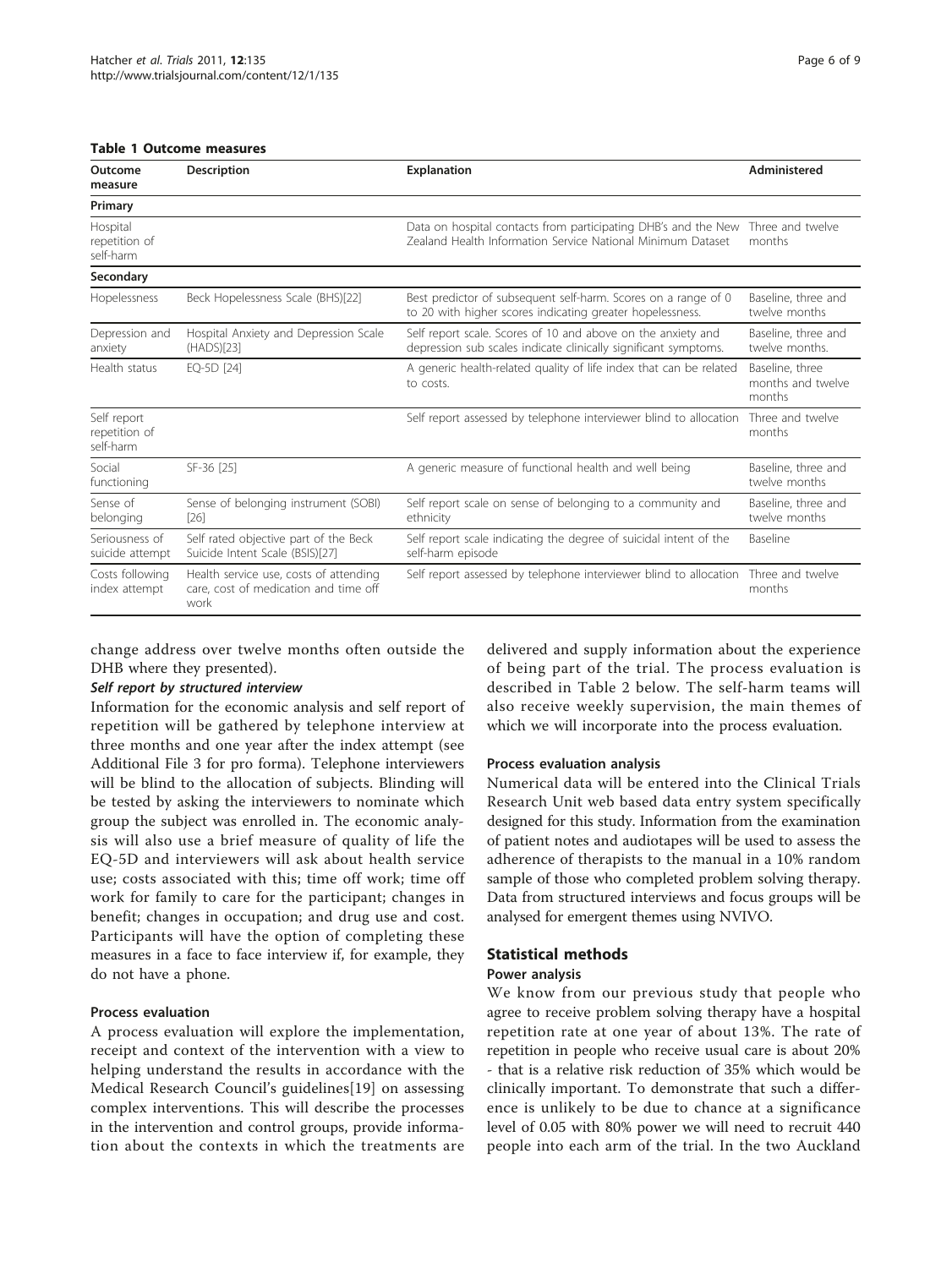#### <span id="page-7-0"></span>Table 2 Process evaluation in ACCESS

| Data collection method                                                                         | Data collected                                                                                                                                                                                                                                                                                                                                                                                                                                                                                                                                                                                                                                     |
|------------------------------------------------------------------------------------------------|----------------------------------------------------------------------------------------------------------------------------------------------------------------------------------------------------------------------------------------------------------------------------------------------------------------------------------------------------------------------------------------------------------------------------------------------------------------------------------------------------------------------------------------------------------------------------------------------------------------------------------------------------|
| Programme documentation and<br>observation (to assess fidelity, dose<br>and reach)             | Number of sessions of patient<br>support<br>Number of PST sessions<br>Completion of PST<br>Audiotaping of PST sessions<br>Examination of written client PST<br>research records<br>Number of clients where sense of<br>belonging addressed in PST<br>Use of GP voucher<br>Number of postcards sent<br>Summary of discussions around<br>adverse events<br>Proportion of clients who received<br>the interventions in each centre                                                                                                                                                                                                                    |
| Structured interviews (to assess<br>barriers, facilitators and suggestions<br>for improvement) | Interview research clinicians re<br>barriers and facilitators to the<br>interventions plus suggestions for<br>improvement<br>Interview purposive sample of<br>patients re what helped and what<br>did not help plus suggestions for<br>improvement<br>Twelve month telephone<br>interview of all patients what<br>helped and what did not help<br>Interview GP's who saw clients<br>through GP voucher to assess<br>their perception of the<br>intervention and suggestions for<br>improvement<br>Interview focus group of staff in<br>mental health services re barriers<br>and facilitators to interventions<br>plus suggestions for improvement |

DHBs (Waitemata and Counties Manakau) and Northland conservatively 1450 people present with self-harm a year [[20\]](#page-9-0). Reducing this figure by 15% (which is the proportion who would be under 17) would mean a potential pool of about 1200 eligible people a year of whom 600 (50%) would agree to be in a trial, so 900 in 18 months. This number will also have enough power to detect a 50% reduction in overall mortality at 5 and 10 years (from 10% to 5%). We will apply for further funding to allow follow up of this cohort.

#### Analysis

Statistical analysis will be by the biostatistics team of the Auckland Clinical Trials Research Unit (CTRU).

Data from the trial will be entered into an Oracle database at the CTRU and extracted into SAS for analysis. All statistical analyses will be performed using SAS version 9.2 (SAS Institute Inc. Cary NC). All statistical tests will be two-tailed and a 5% significance level maintained throughout the analyses. Assessment of baseline comparability of the intervention and control group will be carried out via descriptive analyses for demographic information, method of self-harm and previous history of self-harm. The proportion of people repeating selfharm in each group will be analysed using chi-squared test. The number of self-harm re-presentation episodes for the hospital and self report outcomes during followup will be analysed using negative binomial regression. Kaplan-Meier curves and Cox proportional hazards regression modeling will be used to analyze time to first re-presentation to hospital for self-harm and time to event for the mortality outcomes. The change from baseline to 3 months and one year in each of the repeated continuous outcomes will be analysed using mixed model regression. If baseline characteristics are found to be substantially different between the groups we will adjust for these in the regression modeling. All analyses will be conducted on patients who are randomised and consented except for the re-presentation to hospital and time to re-presentation outcomes which will be an intention to treat analysis that includes all randomised patients including those that did not consent. (This is because information on these outcomes are routinely collected in New Zealand as part of the National Minimum Dataset). We plan to analyse those with and without a history of self harm at the index episode together and separately.

In addition sensitivity analyses will be conducted using a CACE analysis[[21\]](#page-9-0) where appropriate which takes into account the fact that after randomisation not everyone in a Zelen design agrees to take part in the study. This has the effect of diluting any treatment effect and introducing a possible self selection bias. A CACE analysis is an attempt to correct for this.

#### Cost effectiveness analysis

We aim to collect the following data from all patients in the trial at three months and one year after the date of their index attempt. The data will be collected by a research assistant by telephone interview with the patients, by examination of routinely collected health data and liaison with the finance departments of the relevant health care providers.

#### Costs to patients

- Time off work
- Distance travelled for treatment for all disorders
- Time taken for treatment
- Costs for attending general practice travel, payment to general practice, time off work

• Costs of family to attend treatment or provide support for the patient (for example taking time off work to be with the patient)

- Cost of medication
- Benefits claimed

#### Costs to health care provider

• Staff salaries for providing treatment including the problem solving therapy (therapist and in-patient treatment)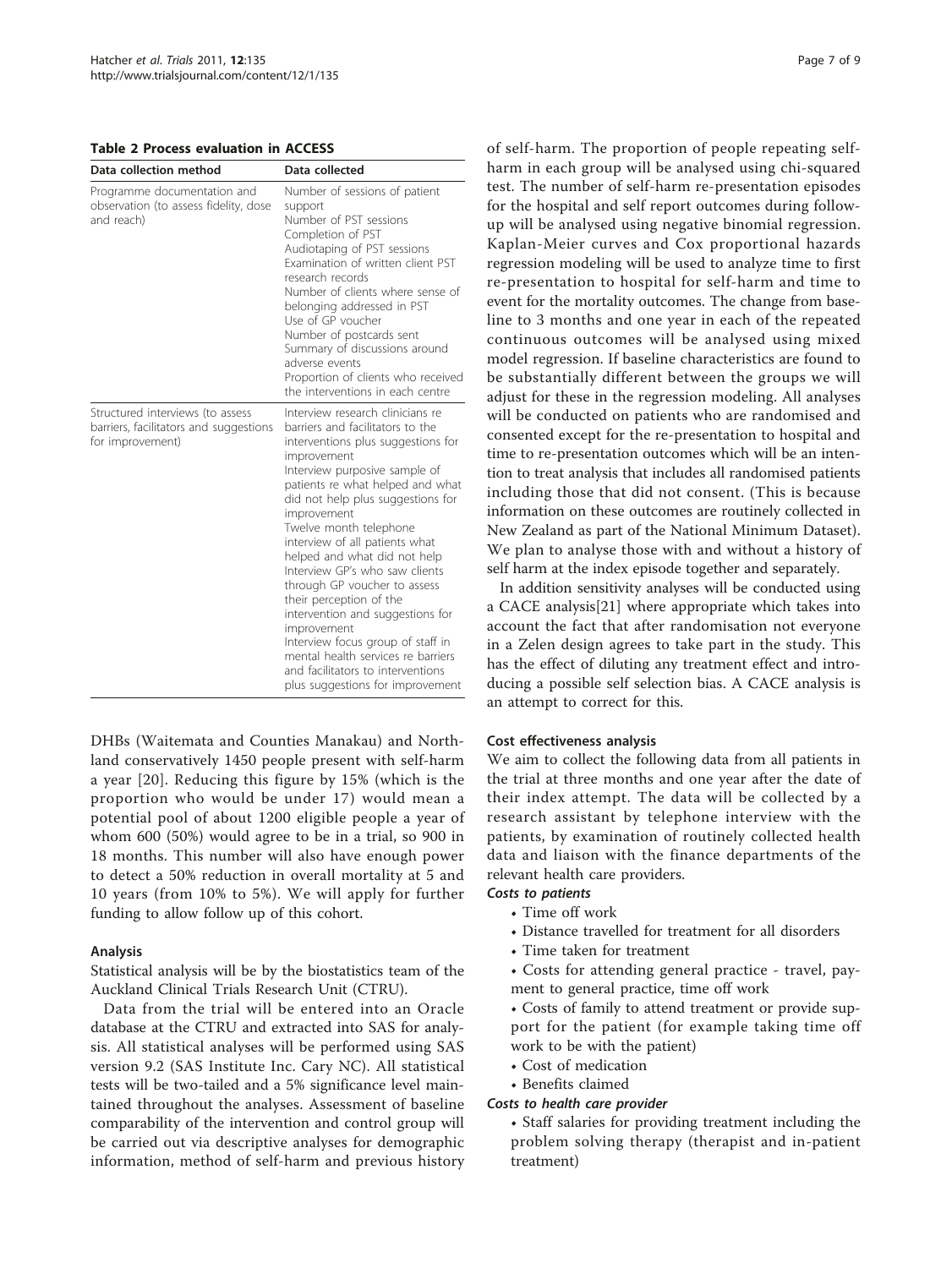- <span id="page-8-0"></span>• Length of stay in hospital
- Cost of treatments for example care in intensive care or burns unit, cost of medication
- Overheads

Analysis All analyses will be carried out on an intention-to-treat basis for total costs over three months and one year. We will perform multiple regression to adjust for baseline characteristics including age, sex, number of previous attempts and Beck Hopelessness Score. We intend to perform an incremental analysis of costs and consequences using the primary outcome measure as the number of repetitions averted. From this we will produce cost-effectiveness acceptability curves for the intervention.

We also intend to perform a sensitivity analysis to test how the costs and consequences of self-harm change within a range of costs for the different economic inputs. We anticipate that the model will be most sensitive to changes in the costs of in-patient medical care. We will also test the sensitivity of the results to productivity losses and costs of mental health treatment.

#### Termination of the study

Termination will be considered if there is 10% absolute greater number of adverse events (re-presentations to hospital for self-harm) in the treatment group than in the usual care group at three months. Suicides will be reported to the relevant ethics committee. Unblinded analyses to assess excess harm will be conducted at one year by an independent statistician at CTRU (not the study statistician). One year was chosen as any shorter time will mean that there will be few outcomes and any longer time is close to the end of the intervention at 18 months. For this analysis the Haybittle-Peto stopping boundary will be used which is based on a three standard deviation rule corresponding to a two sided test  $P = 0.003$  stopping rule. This does not affect the power calculation of the study.

#### **Discussion**

The study, due to report its findings in 2012, tests the effectiveness of a complex package of interventions in the management of people who present to hospital with intentional self-harm. It uses a novel design to try and overcome the problems of previous trials which have recruited small numbers of unrepresentative people. A strength of the study is that it is a pragmatic trial which aims to recruit large numbers and does not exclude people if English is not their first language. The analysis of the primary outcome is a true intention to treat analysis of everyone randomised not just those who agree to the intervention. This provides greater information about the impact of the intervention when introduced into a service compared to a standard randomised

controlled trial. A potential limitation is the analysis of the results which is complex and may underestimate any effect on the secondary outcomes if a large number of people refuse their consent in the group randomised to problem solving therapy as they will effectively cross over to the treatment as usual group.

#### Additional material

[Additional file 1: C](http://www.biomedcentral.com/content/supplementary/1745-6215-12-135-S1.DOC)ard letting people know they will be contacted. [Additional file 2: P](http://www.biomedcentral.com/content/supplementary/1745-6215-12-135-S2.DOC)ostcard.

[Additional file 3: F](http://www.biomedcentral.com/content/supplementary/1745-6215-12-135-S3.DOC)ollow up telephone interview proforma.

#### Abbreviations

BHS: Beck Hopelessness Scale; BSIS: Beck Suicide Intent Scale; CACE: Complier Average Causal Effect; CTRU: Clinical Trials Research Unit; DHB: District Health Board; GP: General Practitioner; HADS: Hospital Anxiety and Depression Scale; PST: Problem solving therapy; SF36: Short Form (36) Health Survey; SOBI: Sense of belonging instrument;

#### Acknowledgements and Funding

Funding was received from the Ministry of Health of New Zealand. The funding bodies had no role in the study design, collection, analysis and interpretation of data or in the writing of the manuscript.

#### Ethical approval

Ethical approval was received from the Central Regional Ethics Committee. Trial registration

Australian New Zealand Clinical Trials Registry ACTRN12609000641291

#### Author details

<sup>1</sup>Department of Psychological Medicine, Faculty of Medical and Health Sciences, The University of Auckland, Private bag 92019, Auckland, New Zealand. <sup>2</sup> Leeds Institute of Health Sciences, The University of Leeds, Leeds, UK. <sup>3</sup>Social Psychiatry & Population Mental Health Research Unit, University of Otago, Wellington, New Zealand. <sup>4</sup>Clinical Trials Research Unit, School of Population Health, The University of Auckland, New Zealand.

#### Authors' contributions

All authors contributed to the study design and study protocol. SH is the principle investigator, CS is the project manager and NC is the project coordinator. SH and CS drafted the article. All authors have read and approved the final manuscript.

#### Competing interests

The authors declare that they have no competing interests.

Received: 23 February 2011 Accepted: 26 May 2011 Published: 26 May 2011

#### References

- 1. Ministry of Health: Suicide Facts: 2005-2006 data. Wellington: Ministry of Health; 2007.
- 2. Hawton K, Fagg J, Simkin S, Bale E, Bond A: [Trends in deliberate self](http://www.ncbi.nlm.nih.gov/pubmed/9519096?dopt=Abstract)[harm in Oxford, 1985-1995. Implications for clinical services and](http://www.ncbi.nlm.nih.gov/pubmed/9519096?dopt=Abstract) [the prevention of suicide.](http://www.ncbi.nlm.nih.gov/pubmed/9519096?dopt=Abstract) British Journal of Psychiatry 1997, 171:556-560.
- 3. Hawton K, Fagg J: [Suicide, and other causes of death, following](http://www.ncbi.nlm.nih.gov/pubmed/3167371?dopt=Abstract) [attempted suicide.](http://www.ncbi.nlm.nih.gov/pubmed/3167371?dopt=Abstract) British Journal of Psychiatry 1988, 152:359-366.
- 4. Ostamo A, Lonnqvist J: [Excess mortality of suicide attempters.](http://www.ncbi.nlm.nih.gov/pubmed/21623478?dopt=Abstract) Social Psychiatry & Psychiatric Epidemiology 2001, 36(1):29.
- 5. Suominen K, Isometsa E, Ostamo A, Lonnqvist J: [Health care contacts](http://www.ncbi.nlm.nih.gov/pubmed/21623478?dopt=Abstract) [before and after attempted suicide.](http://www.ncbi.nlm.nih.gov/pubmed/21623478?dopt=Abstract) Social Psychiatry & Psychiatric Epidemiology 2002, 37(2):89-94.
- 6. Carter GL, Clover K, Whyte IM, Dawson AH, D'Este C: [Postcards from the](http://www.ncbi.nlm.nih.gov/pubmed/16183654?dopt=Abstract) [EDge project: randomised controlled trial of an intervention using](http://www.ncbi.nlm.nih.gov/pubmed/16183654?dopt=Abstract)